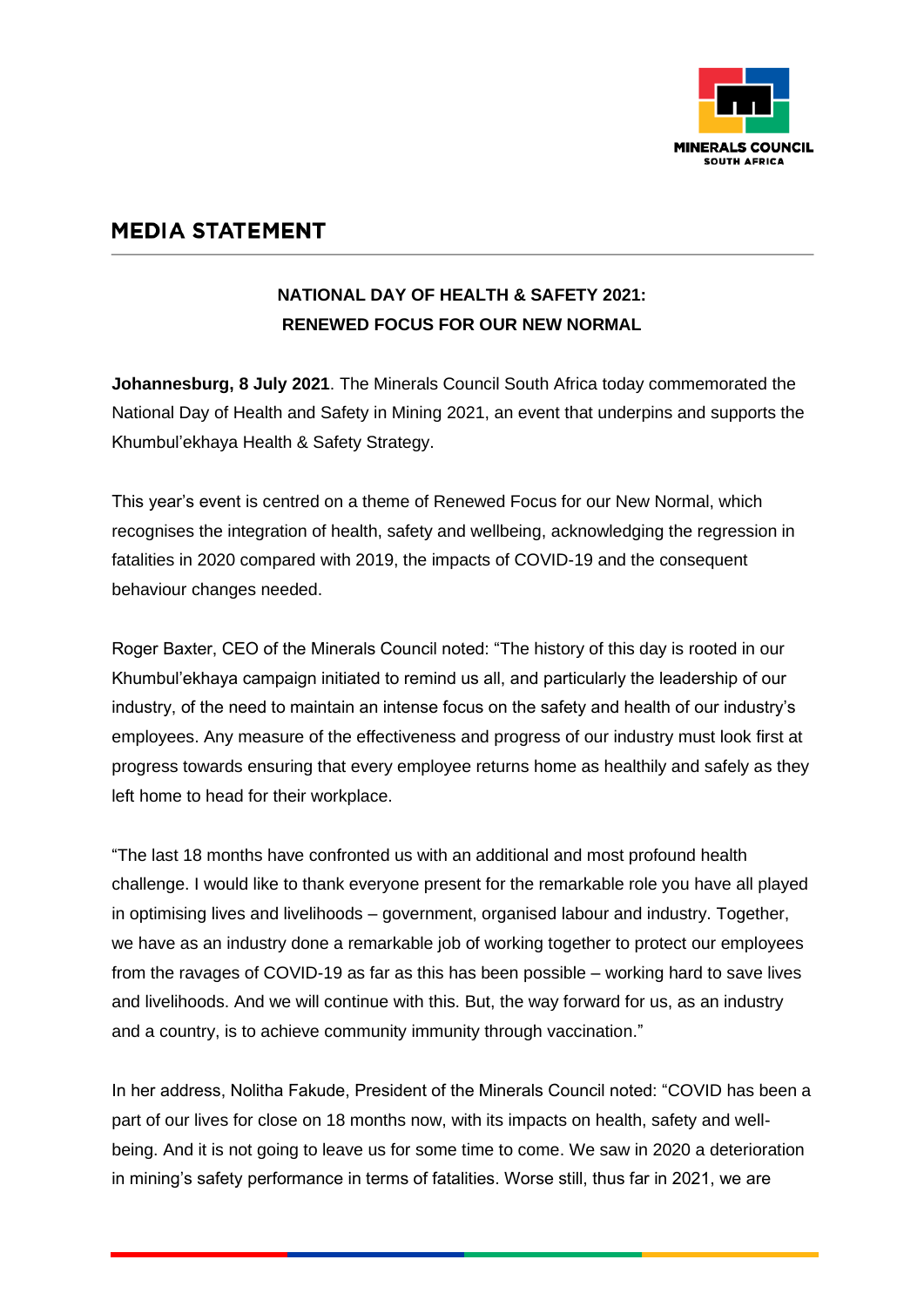seeing a further deterioration in the fatality trend. This is not acceptable to us, as the Minerals Council and the industry. For all these reasons, our CEO Zero Harm Forum has decided that the theme for today, and for the year ahead, should be: Renewed Focus for our New Normal"

Chief Inspector of Mines David Msiza commended the Minerals Council's initiative to hold the event in that it gives all stakeholders "the opportunity to reflect on health and safety issues. It was important that we worked together in dealing with COVID. We have made a huge difference. I commend all of us – government, industry and organised labour for our efforts," he said.

He said that mine health and safety continues to be a government priority. "We are intent on working to implement a culture of zero harm. We still believe zero harm is possible," he added.

Assessing the past year, Mr Msiza said he was pleased at the reduction in occupational diseases. But the incidence of noise-induced hearing loss and occupational lung disease is still a concern. There has been a 26% reduction in injuries. However, 60 fatalities, an increase on the 51 in 2019, was very disappointing, he said.

AMCU Health and Safety chair Gabriel Nkosi reaffirmed AMCU's commitment to the Mine Health and Safety Council safety milestones. He said it was time to reinforce training of safety representatives. He said he was delighted with the performance of the Masoyise health programme's efforts to reduce the incidence of TB and other diseases.

However, he added: "COVID-19 has interfered with efforts to address incidence of fatalities. It worries us that the 60 lives lost in 2020 are higher than the 51 lives lost in 2019. Operational discipline is a big concern." On COVID, he added: "Let us adhere to nonpharmaceutical interventions until all mineworkers are vaccinated."

NUM National Health and Safety head Mziwakhe Nhlapo spoke of the importance of culture transformation in respect of health and safety, including the issues of risk management, diversity management and building capacity for training. "Culture transformation needs to be our bible. Traction needs to be re-established having been somewhat lost recently," he said.

Mr Nhlapo applauded the Minerals Council for setting up the event. He urged all parties to continue to engage in order to find solutions.